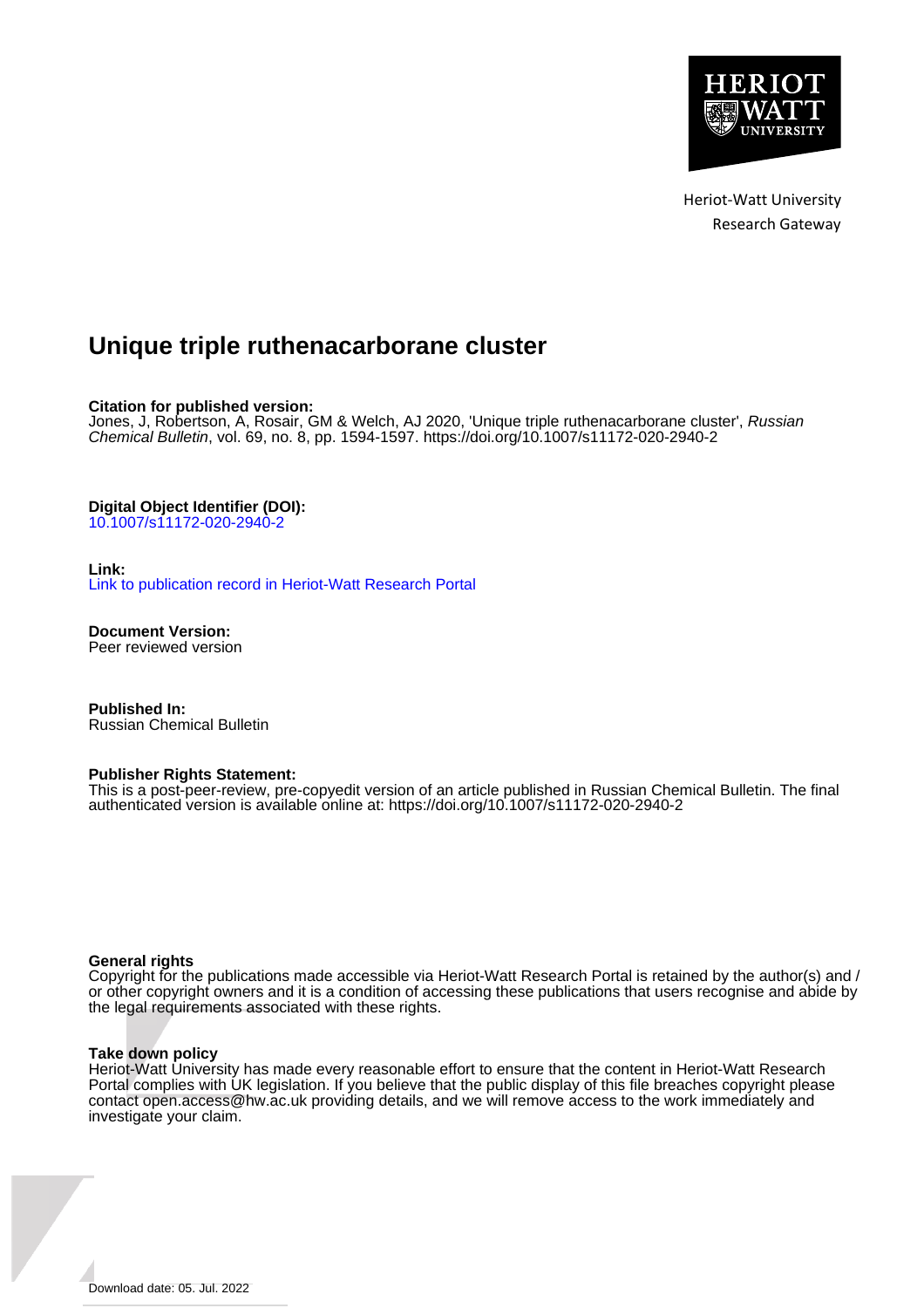# **A unique triple ruthenacarborane cluster**

*John J. Jones, Alasdair P. M. Robertson, Georgina M. Rosair, and Alan J. Welch\**

*Institute of Chemical Sciences, School of Engineering & Physical Sciences, Heriot-Watt University, Edinburgh EH14 4AS, U.K. Tel.: +44 (0)131 451 3217. E-mail: [a.j.welch@hw.ac.uk](mailto:a.j.welch@hw.ac.uk)*

*In celebration of the 65th anniversary of the A. N. Nesmeyanov Institute of Organoelement Compounds of the Russian Academy of Sciences*

Dehalogenation of [1,2-Ph<sub>2</sub>-3,3-(PPh<sub>3</sub>)<sub>2</sub>-3-Cl-*closo/pseudocloso*-3,1,2-RuC<sub>2</sub>B<sub>9</sub>H<sub>9</sub>]<sup>-</sup> affords, in addition to the unusual "symbiotic"cluster [(1,2-Ph2-*pseudocloso*-3,1,2-RuC2B9H9)(1′,8′-Ph2-*closo*-2′,1′8′- RuC2B9H9)], a trace amount of a triple cluster species [(1,2-Ph2-*pseudocloso*-3,1,2-RuC2B9H9)(1′,8′- Ph2-*closo*-2′,1′,8′-RuC2B9H9)(1′′,8′′-Ph2-*closo*-2′′,1′′,8′′-RuC2B9H9)], comprising three (Ph2RuC2B9H9) units linked by  $\eta^6$ -coordination of Ph rings to the Ru atoms of the adjacent cluster. The structure of the triple cluster was established by *X*-ray crystallography, and the potential consequences of its formation are discussed.

**Key words**: ruthenacarborane, triple cluster, NMR spectroscopy, *X*-ray diffraction.

In an attempt to prepare hypercloso metallacarboranes (species with *n* vertices but only *n* skeletal electron pairs) we recently investigated the consequences of dehalogenation of the anion  $[1,2-Ph<sub>2</sub>-3,3 (PPh<sub>3</sub>)<sub>2</sub>$ -3-Cl-*closo*/*pseudocloso*-3,1,2-RuC<sub>2</sub>B<sub>9</sub> H9] − , **I**. 1 Note that this anion is prepared *in situ* and not isolated, so the closo or pseudocloso nature of its structure is unknown; the  $C_{\text{case}}H$ compound  $[3,3-(PPh_3)_2-3-Cl-*closo-3*,1,2 RuC_2B_9H_9$ <sup>-</sup> has a closo structure,<sup>2</sup> but  $C_{cage}Ph$ analogues are usually deformed into pseudocloso clusters by  $Ph...Ph$  contacts.<sup>3</sup> Treatment of  $I$  with  $AgBF_4$  in  $CH_2Cl_2$  afforded a complex mixture of products which could be separated by preparative thin-layer chromatography (TLC), one of which was subsequently identified as the "symbiotic" double ruthenacarborane cluster **II** (Scheme  $1$ ).<sup>1</sup>

In **II** the unprimed cage adopts a 3,1,2-  $RuC<sub>2</sub>B<sub>9</sub>$  configuration but the presence of Ph rings on adjacent cage C atoms, forced to lie nearly co-planar, results in a deformed, pseudocloso, shape in which the C···C connectivity is considerably extended. In contrast the primed cage has undergone isomerisation to a  $2,1,8-RuC<sub>2</sub>B<sub>9</sub>$  form and has a regular closo icosahedral geometry since the cage C atoms are now separated. The two

ruthenacarborane clusters are symbiotically linked, with one Ph group from each cage  $\eta^6$ bonded to the Ru atom of the other cage, having displaced the two PPh<sub>3</sub> ligands.



Compound **1**, a minor co-product to **II**, has also now been isolated from the reaction and completely characterised. Compound **1** is an orange solid formed in trace amounts. Its <sup>1</sup>H NMR spectrum features a large number of multiplets in the aromatic region, most integrating for 1 or 2 H atoms, to a total of 30 H atoms. Many of these are at relatively low frequency ( $\delta$ <6.5 ppm) consistent with  $\eta$ bonding to a metal atom. The  ${}^{11}B{}^1H$  NMR spectrum of 1 is relatively uninformative because of the large number of overlapping resonances, but in total integrates for 27 B atoms implying that the molecule contains three RuC2B<sup>9</sup> units.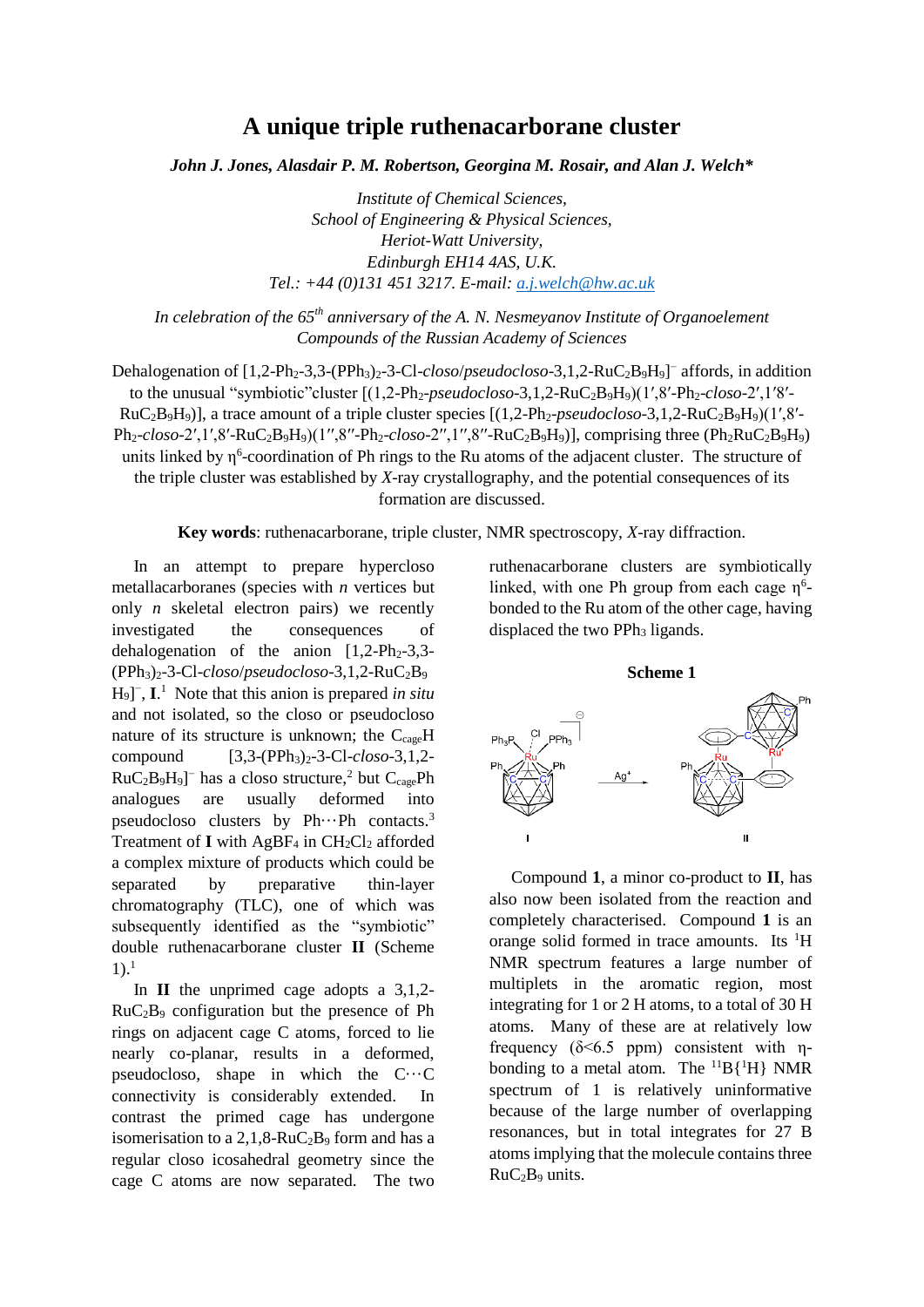

**Fig. 1**. Molecular structure of the triple ruthenacarborane  $[(1,2-Pb<sub>2</sub>-p<sub>2</sub>-p<sub>2</sub>-p<sub>2</sub>-p<sub>2</sub>-p<sub>2</sub>-p<sub>2</sub>-p<sub>2</sub>-p<sub>2</sub>-p<sub>2</sub>-p<sub>2</sub>-p<sub>2</sub>-p<sub>2</sub>-p<sub>2</sub>-p<sub>2</sub>-p<sub>2</sub>-p<sub>2</sub>-p<sub>2</sub>-p<sub>2</sub>-p$ RuC2B9H9)(1′,8′-Ph2-*closo*-2′,1′,8′-RuC2B9H9)(1′′,8′′-Ph2-*closo*-2′′,1′′,8′′-RuC2B9H9)], compound **1**, showing the atom numbering. Displacement ellipsoids are drawn at the 50% probability level except for H atoms.

The structure of compound **1** was elucidated by a crystallographic study, and Fig. 1 provides a perspective view of one molecule. Compound 1 is a triple cluster of three  ${RuPh_2C_2B_9H_9}$ units linked by  $\eta^6$ -ligation of Ph rings on one cluster to the Ru atom of an adjacent cluster. The unprimed cage (left cage in Fig. 1) has a pseudocloso  $3,1,2-RuC<sub>2</sub>B<sub>9</sub>$  structure in which the Ph rings on C1 and C2 push against each other as a result of being forced to be close to co-planarity by the  $\eta^6$ -Ph on Ru3. This opening of the C1−C2 connectivity pulls the Ru3 and B6 atoms closer together and the Ru3C1B6C2 unit can be considered effectively as a square. The C1 $\cdots$ C2 distance is 2.492(3) Å and the  $Ru3\cdots B6$  distance is 2.946(3) Å, both typical for species with this deformation.<sup>3</sup>

The Ph ring on C1 of the unprimed cluster is η 6 -ligated to Ru2′ of the primed cluster (middle cage in Fig. 1) which has a *closo*-2,1,8-RuC2B<sup>9</sup> structure, having undergone a 3,1,2- to 2,1,8 isomerisation. There is a complementary  $\eta^6$ ligation of the Ph ring on C1′ to Ru3, and thus the combination of unprimed and primed clusters constitutes the symbiotic double cluster  $\mathbf{II}$  that we have previously reported.<sup>1</sup>

However, in 1 there is a further  $\eta^6$ -ligation, from the Ph ring on C8′ to Ru2′′ of a third

cluster (right cage in Fig. 1), thus establishing **1** as a unique triple ruthenacarborane species. The double primed cage is also of *closo*-2,1,8-  $RuC<sub>2</sub>B<sub>9</sub>$  structure and its Ph rings are nonligating.

We believe that the symbiotic double cluster **II** and the triple cluster **1** result from the inherent instability of the transient hypercloso species [3,3-(PPh<sub>3</sub>)<sub>2</sub>-*hypercloso*-3,1,2-RuC2B9H9] afforded on dehalogenation if **I**. In the presence of a source of  $6\pi$  electrons (the Ph rings of another hypercloso molecule in the case of  $II$  and  $1$ ) the two PPh<sub>3</sub> ligands are displaced and the cluster reverts to a normal closo skeletal electron count with (*n*+1) skeletal electron pairs. However, the structure established for the triple cluster **1** suggests two important consequences. Firstly, there is no reason in principle why further  $\{RuPh_2C_2B_9H_9\}$ units could not be added since both the unprimed and double primed cages of **1** have available Ph rings, perhaps suggesting the possibility of quadruple, quintuple, etc clusters which conceivable could be either chains or cycles. Secondly, it is possible that *any* source of  $6\pi$  electrons could displace the phosphine ligands of a transient hypercloso  $P_2RuC_2B_9$ species to afford a wide range of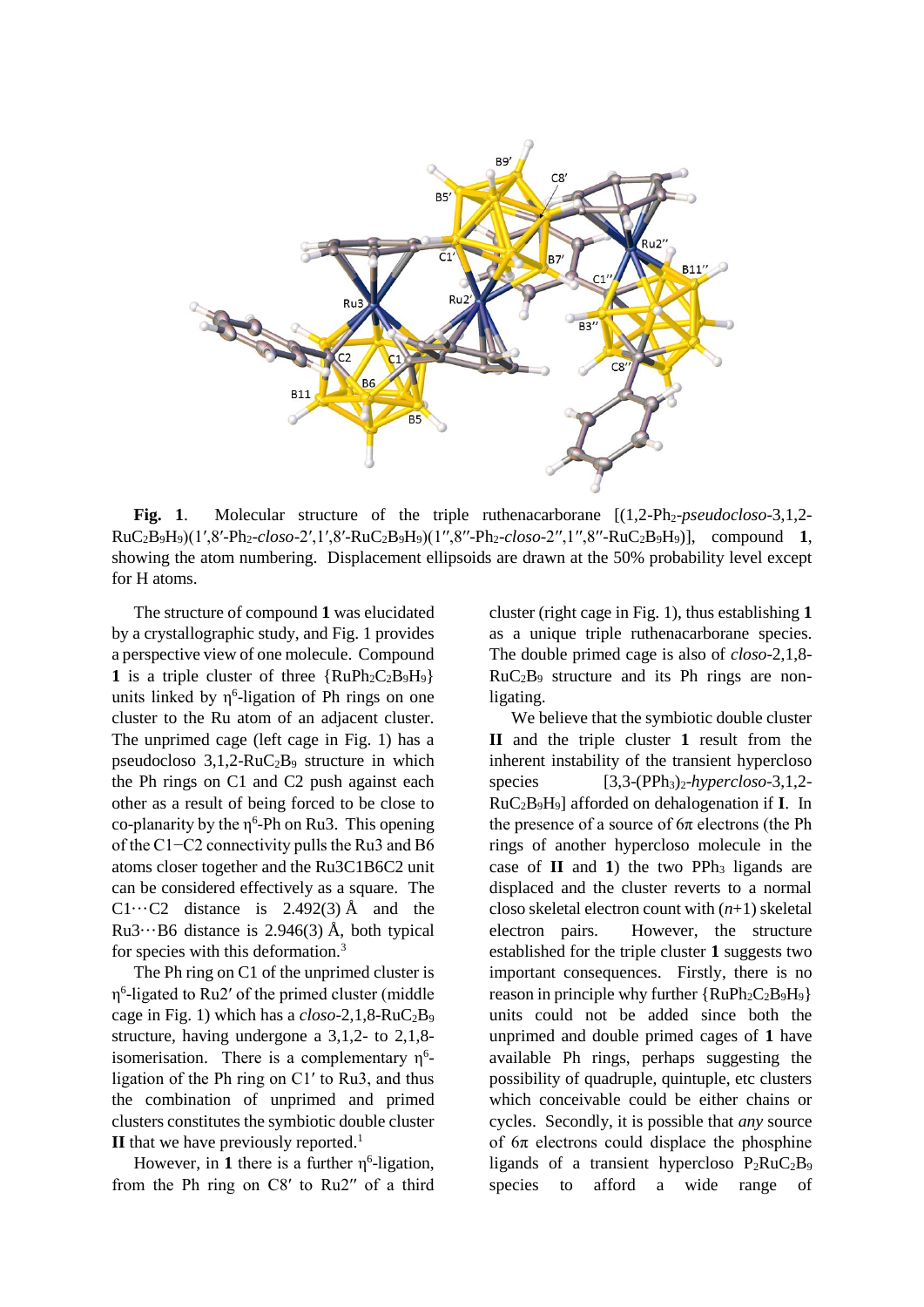ruthenacarboranes with interesting structural properties and potential applications. Current studies are directed towards realising these possibilities.

# **Experimental**

**Synthesis**: Details of the synthesis of the symbiotic double cluster **II** have already been published,<sup>1</sup> and the triple cluster **1** was subsequently isolated from the same reaction. as an orange solid in trace amounts, by thinlayer chromatography on silica (eluent  $CH_2Cl_2:40-60$  petroleum ether, 1:1,  $R_f = 0.33$ ). NMR spectra at 400.1 MHz (1H) or 128.4 MHz  $(^{11}B)$ were recorded on a Bruker ADVANCEIII-400 spectrometer from a CD2Cl<sup>2</sup> solution at room temperature.  $\rm ^1H$ NMR,  $\delta$  7.71-7.67 (m, 2H, C<sub>6</sub>H<sub>5</sub>), 7.63-7.60 (m, 2H, C6*H*5), 7.43 (t, 2H, C6*H*5), 7.36-6.99 (overlapping resonances, 10H,  $C_6H_5$ ), 6.85-6.82 (m, 1H, C6*H*5), 6.72-6.67 (m, 1H, C6*H*5), 6.25-6.21 (m, 1H, C6*H*5), 6.11-6.07 (m, 1H,  $C_6H_5$ ), 6.02-5.98 (m, 1H,  $C_6H_5$ ), 5.94-5.91 (m, 1H, C<sub>6</sub>H<sub>5</sub>), 5.89-5.85 (m, 1H, C<sub>6</sub>H<sub>5</sub>), 5.83-5.78 (m, 2H, C<sub>6</sub>H<sub>5</sub>), 5.76-5.73 (m, 1H, C<sub>6</sub>H<sub>5</sub>), 5.67-5.63 (m, 2H,  $C_6H_5$ ), 5.01-4.96 (m, 1H,  $C_6H_5$ ),  $4.72-4.67$  (m, 1H, C<sub>6</sub>H<sub>5</sub>). <sup>11</sup>B{<sup>1</sup>H} NMR,  $\delta$  29.8 (1B), 17.9 (1B), 13.2 (1B), 4.3 to -11.5 (overlapping resonances with maxima at 1.4, -0.6, -2.1, and -8.1, 15B), -12.7 (1B), -13.8 to -24.0 (overlapping resonances with maxima at -15.1, -16.7, -19.3 and -22.9, 8B).

**Diffraction study**: Single crystals of  $1.2CH<sub>2</sub>Cl<sub>2</sub>$  were afforded by slow diffusion between a  $CH<sub>2</sub>Cl<sub>2</sub>$  solution of the compounds and 40-60 petroleum ether at -20 ºC, and intensity data were collected at 100 K on a Rigaku 007-HF diffractometer equipped with Cu- $K_a$  X-radiation ( $\lambda = 1.54178$  Å). Using OLEX2<sup>4</sup> the structure was solved using SHELXT<sup>5</sup> and refined by full-matrix leastsquares using SHELXL.<sup>6</sup> There are two disordered molecules of  $CH<sub>2</sub>Cl<sub>2</sub>$  of solvation, one of which could be modelled but one which was impossible to model, and the intensity contribution from the latter was removed using the BYPASS procedure.<sup>7</sup> H atoms bound to B were allowed positional refinement but H atoms in the phenyl rings were constrained to idealised geometries with C−H 0.95 Å (free Ph) or  $1.00 \text{ Å}$  (η-Ph). H atom displacement

parameters were set to  $1.2 \times U_{eq}$  of the bound B or C atom. Further details appear in Table 1. The structure has been deposited with the Cambridge Crystallographic Data Centre (CCDC 1971848) and can be obtained, free of charge, on application to [http://www.ccdc.cam.ac.uk.](http://www.ccdc.cam.ac.uk/)

**Table 1**. Crystallographic parameters and data collection and refinement statistics for compound 1.

| Parameter                                       | Value                        |
|-------------------------------------------------|------------------------------|
| Molecular formula                               | $C_{44}H_{61}B_{27}Cl_4Ru_3$ |
| Molecular weight                                | 1326.8                       |
| Crystal system                                  | Triclinic                    |
| Space group                                     | $P\overline{1}$              |
| Unit cell parameters                            |                              |
| $a/\text{\AA}$                                  | 13.33989(10)                 |
| $b/\text{\AA}$                                  | 13.53839(7)                  |
| $c/\text{\AA}$                                  | 15.12453(9)                  |
| $\alpha$ /deg                                   | 84.5284(5)                   |
| $\beta$ /deg                                    | 87.0673(6)                   |
| $\gamma$ /deg                                   | 83.1449(3)                   |
| $U/\AA$ <sup>3</sup>                            | 2697.41(3)                   |
| Ζ                                               | 2                            |
| $d_{\rm calc}/\rm g\ cm^{-3}$                   | 1.634                        |
| Absorption coefficient, $\mu$ /mm <sup>-1</sup> | 8.319                        |
| F(000)                                          | 1320.0                       |
| $2\theta$ range/deg                             | 6.60-136.48                  |
| $h, k, l$ ranges                                | $-15 \le h \le 15$           |
|                                                 | $-16 \le k \le 16$           |
|                                                 | $-18 \le l \le 18$           |
| Number of reflections                           |                              |
| measured                                        | 92481                        |
| $(R_{\rm int})$                                 | 0.0415                       |
| unique                                          | 9843                         |
| used in refinement                              | 9843                         |
| Number of refined parameters                    | 767                          |
| <b>GOOF</b>                                     | 1.035                        |
| Final values of                                 |                              |
| $R_1$ [ $I \geq 2\sigma(I)$ ]                   | 0.0228                       |
| $R_1$ [all data]                                | 0.0237                       |
| $wR_2$ [ $I \geq 2\sigma(I)$ ]                  | 0.0598                       |
| $wR_2$ [all data]                               | 0.0603                       |
| Residual electron density                       |                              |
| max./e $\AA^{-3}$                               | 0.44                         |
| min./e $\AA^{-3}$                               | $-0.72$                      |